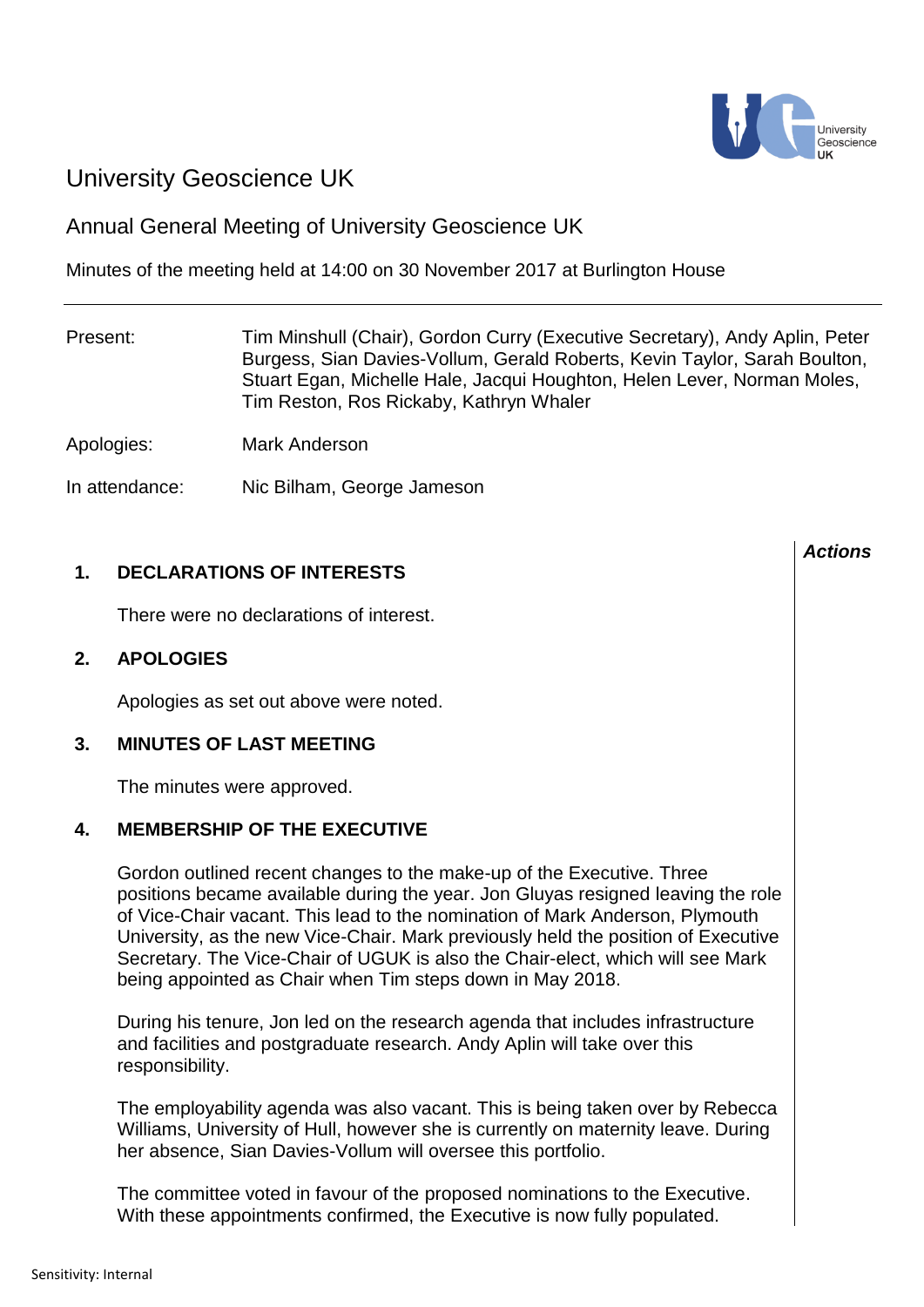## **5. REPORT FROM THE CHAIR**

Tim began by clarifying that the report from the 'Future Science' event, which has recently stalled, will be published before he steps down in May 2018. He stated his intention to contact those who have volunteered to provide content.

University Geoscience UK has been invited to make nominations for the Research Excellence Framework (REF) sub-panel. The Geological Society can also make nominations. At yesterday's Joint Higher Education meeting, it was agreed that both organisations would coordinate on this. Heads of Departments should have recently received an email inviting them to put individuals forward for nomination. For those departments who submit nominations, HEFCE are requesting a detailed summary of how they ensure diversity, equality and inclusion are addressed within the process. The deadline UGUK have set for this is the 8<sup>th</sup> of December. This will allow the executive time to review all nominations before submitting them to HEFCE who have set a deadline of the  $20<sup>th</sup>$ .

Tim highlighted a number of recent consultations the Society intends to submit responses. Tim indicated that these would be circulated, via email, to Heads of Departments. One of the consultations concerns international students and is a topic Tim feels is extremely relevant to the geological community given the reliance on international students on masters' level courses. UGUK will feed into the Society's response/submission.

Tim drew attention to an approach he received from UNESCO. They have created a new education initiative for developing countries to support the development of the next generation of earth scientists in these regions. Part of the programme would see PhD students attending fieldtrips organised by Universities in developed nations. The field trips would primarily be at MSc level. Tim intends to inform them that there are undergraduate courses that would also be appropriate.

UNESCO have requested a list of field courses who would be willing to participate in the project as well as detailing the prerequisites for those courses. The selection of individual participants will be carried out by UNESCO.

The issue of insurance was flagged with committee members enquiring if the University would incur the charge or if it would be covered by UNESCO. Tim intends to raise this concern when he talks with the UNESCO rep.

The timescale including advertising and selection of students is set to begin in Spring 2018 with the aim of fieldtrips beginning around Easter 2019. An email will be circulated enquiring if individual departments are willing to include their courses in this project.

Tim drew attention to the upcoming Higher Education Network's annual meeting that is being hosted by the University of Plymouth on January 16<sup>th</sup> and 17<sup>th</sup>. This year's theme focuses on graduate employability. EDINA is delivering a free QGIS workshop on Monday 15th Jan 2018, 1-4pm which delegates are invited to attend.

Tim pointed out a proposal for the creation of a Geoweek, organised by Chris King with support from the Earth Science Teachers' Association. Geoweek shares similarities with Earth Science Week but will take place on 5-13 May 2018. Tim will *TM*

*TM*

*TM*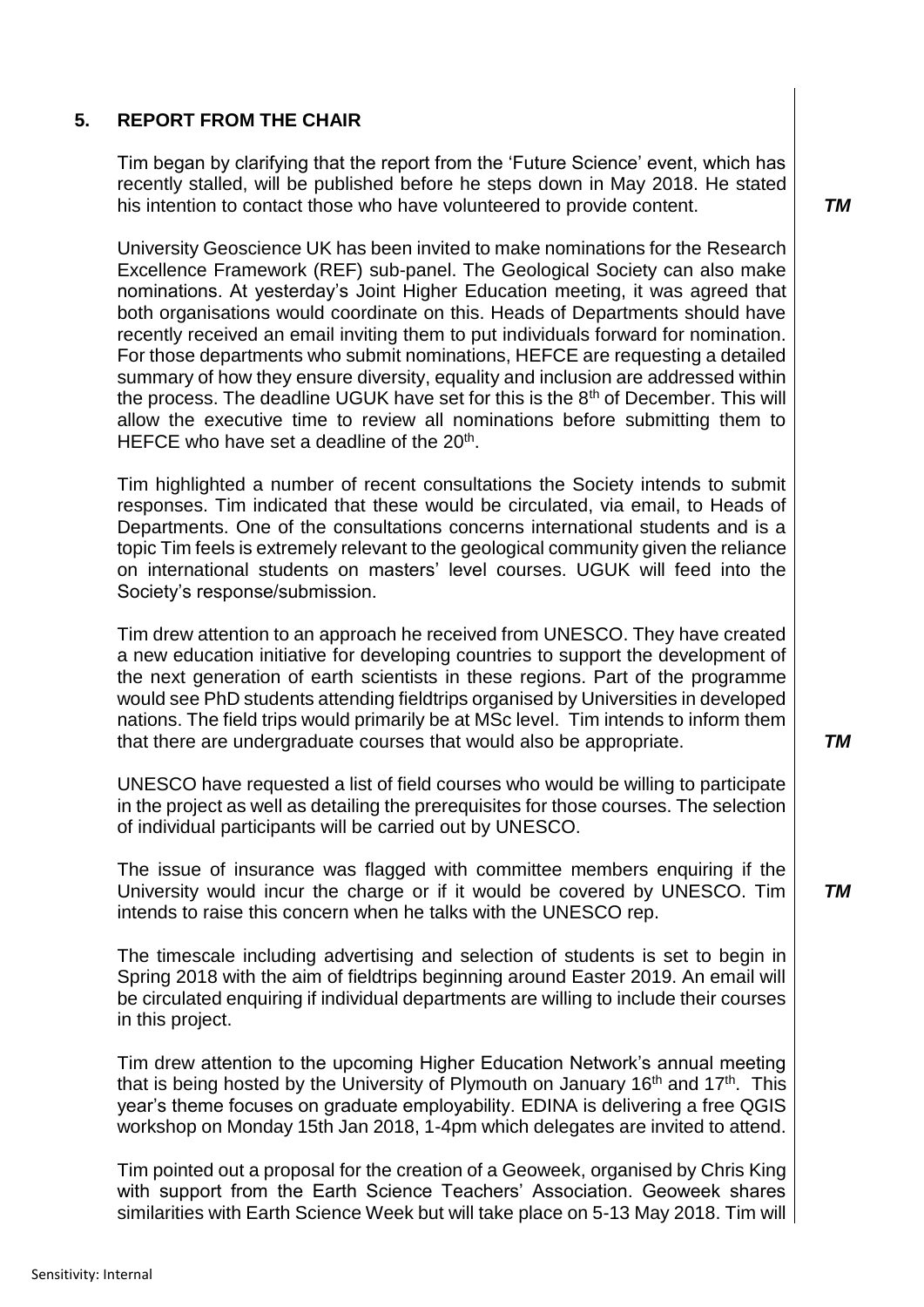circulate the information he received, via email, to committee members. Peter Burgess volunteered to make contact with Chris to discuss the project. They are looking for volunteers to coordinate events. It was suggested that the Regional Groups of the Society should be made aware of this to help broaden engagement.

## **6. REPORT FROM THE EXECUTIVE SECRETARY**

#### **i.** *Accreditation*

Gordon informed members that UGUK had been informed that the Geological Society will be conducting a review of its accreditation process. A starting date has not yet being decided. The Society's President-designate, Nick Rogers, will be tasked with chairing the review. University Geoscience UK have been approached for their involvement with Gordon currently leading on this. He has circulated a request for comments via email to Heads of Departments. So far, he has received 4 replies and added that comments are still welcome. Gordon intends to collate all comments he receives.

Nic added that the timetable depends on what exactly is determined to be under review. The Society's Accreditation Committee have requested University Geoscience UK to nominate members to become members of the Accreditation Committee especially those who have regular dealings with the process within their institutions. Gordon requested that those who are interested email Margaret Jackson to express their interest.

#### **ii.** *Employability*

Gordon reminded members of one of the actions from the Employability event last year was to identify examples of geology graduates in non-geology careers. This was run over the summer months with 50 different careers being highlighted. 15 of those identified have provided a short biography; these will be shared on the Careers section of the Society's website. This is very welcome as Gordon felt that some of the current profiles on the webpage seem slightly dated.

Given the progress made on this, Gordon requested permission from members to commence a project, with the help of an intern, to develop a brochure highlighting the transferability of skills from geoscience degrees. In Becky Williams's absence, due to maternity leave, Sian has volunteered to take the lead on this project. When completed it can be used as promotional material for Professors to use. It was agreed that this should also be made available to schools to maximise its potential reach. Members agreed that this project would be a beneficial exercise to take forward.

Gordon added that the video competition flyer that Peter is leading on would be circulated to members again given that it too is a useful tool to use in advertising the geosciences to school level students. The issue of Heads of Departments not receiving promotional material like this was discussed and if any member has any thoughts or suggestions on how to more effectively communicate these projects to please share with the group.

An action was placed on members to think about more effective ways to communicate more widely when it's appropriate.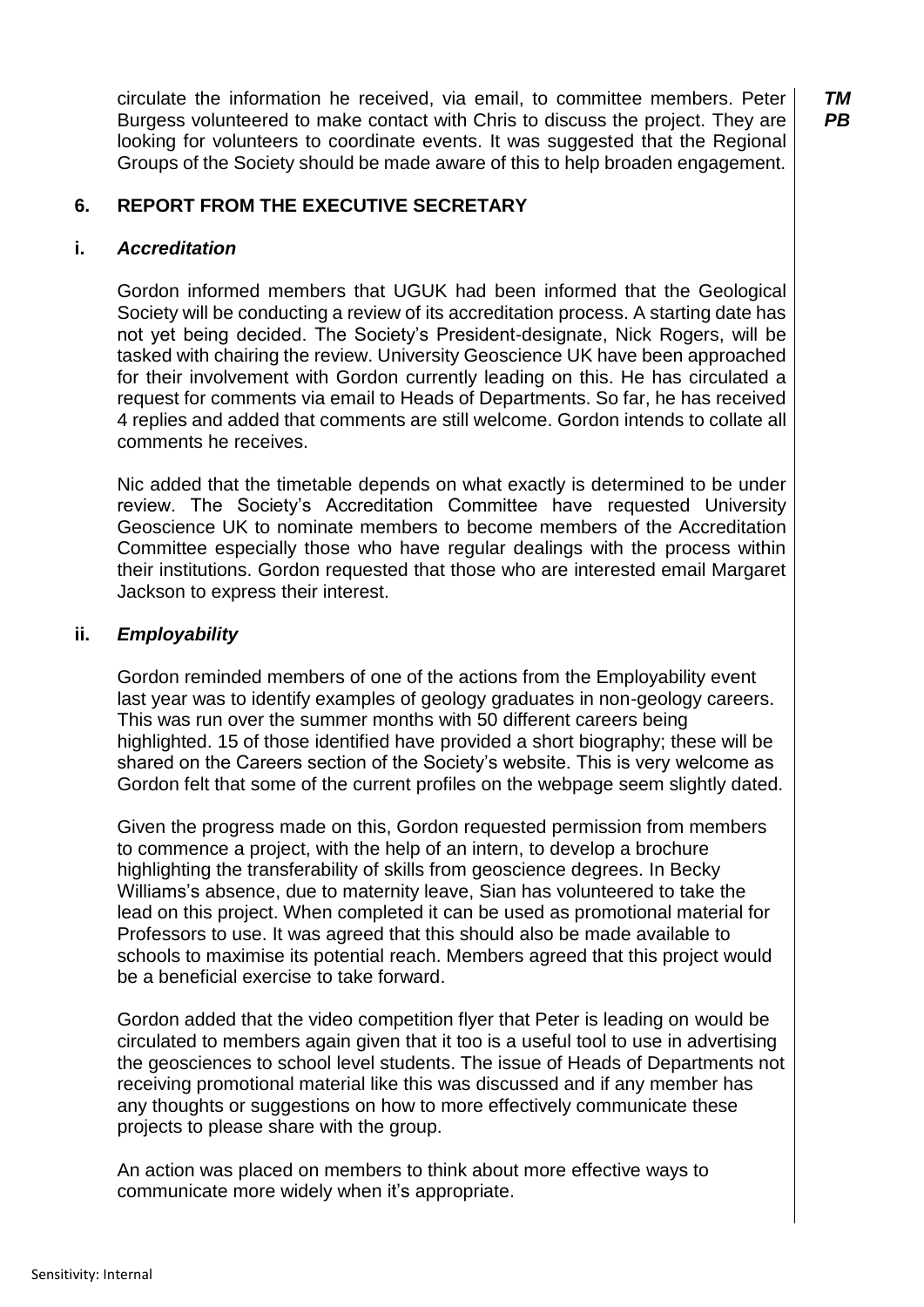## **iii.** *AGI Exit Survey*

Gordon drew members' attention to the current attempt at having an AGI Exit Survey tailored for the UK. It is a yearly survey conducted in the US, canvassing the views of all earth science graduates. A 60-70 page report is produced each year based on its findings.

With the assistance of the Geological Society, the AGI agreed to allow a UK version produced to canvas UK graduates. This was trialled 2-3 years ago but received little engagement. At the time, they were conscious of not having the survey overlap with the National Student Survey (NSS).

Ideally, the survey would be released before the summer recess in order to ensure that all graduates are contactable on their university email address. One suggestion made to increase uptake would see its inclusion in a Fellowship application pack, as all applicant Fellows require a degree this could be a way to ensure it is answered. Although, it was acknowledged that this may be a difficult task.

Nic outlined plans the Society has, earmarked for 2018, to carry out an in-depth overview of the geoscience landscape of the UK.

Gordon brought members attention to a recent study conducted in the Republic of Ireland highlighting the economic value of geoscience to the Irish economy. Members agreed that this would be a great idea if this were replicated for the United Kingdom's economy.

Gordon and Tim asked members if they have any thoughts or ideas on this matter to get in touch with them. They both agreed to find out what data their institutions hold before making a decision on how to bring this forward.

## **7. REPORT FROM THE TREASURER**

Kevin began by highlighting that he has now been in the position for 1 year, taking over this time last year, having replaced Hugh Rollinson. Transferring over the UGUK accounts to Kevin took over 3 months. This account transfer hindered Kevin in sending out the subscription invoices. That is why, this year, the subscription charge spans a two-year period.

The current balance stands at £4952.00. Kevin intends to send a full account summary to Gordon. The main outgoings in the year were to Margaret for administrative support and for the internship project. The income is predominantly subscription fees received. Kevin pointed out that members will see a slight increase in the subscription fee to help finance potential future projects.

## **8. REPORTS FROM OTHER MEMBERS OF THE EXECUTIVE**

**i.** Sian highlighted changes to geology A-level and how that might affect uptake in future. It will take a number of years before these trends are established.

*KT*